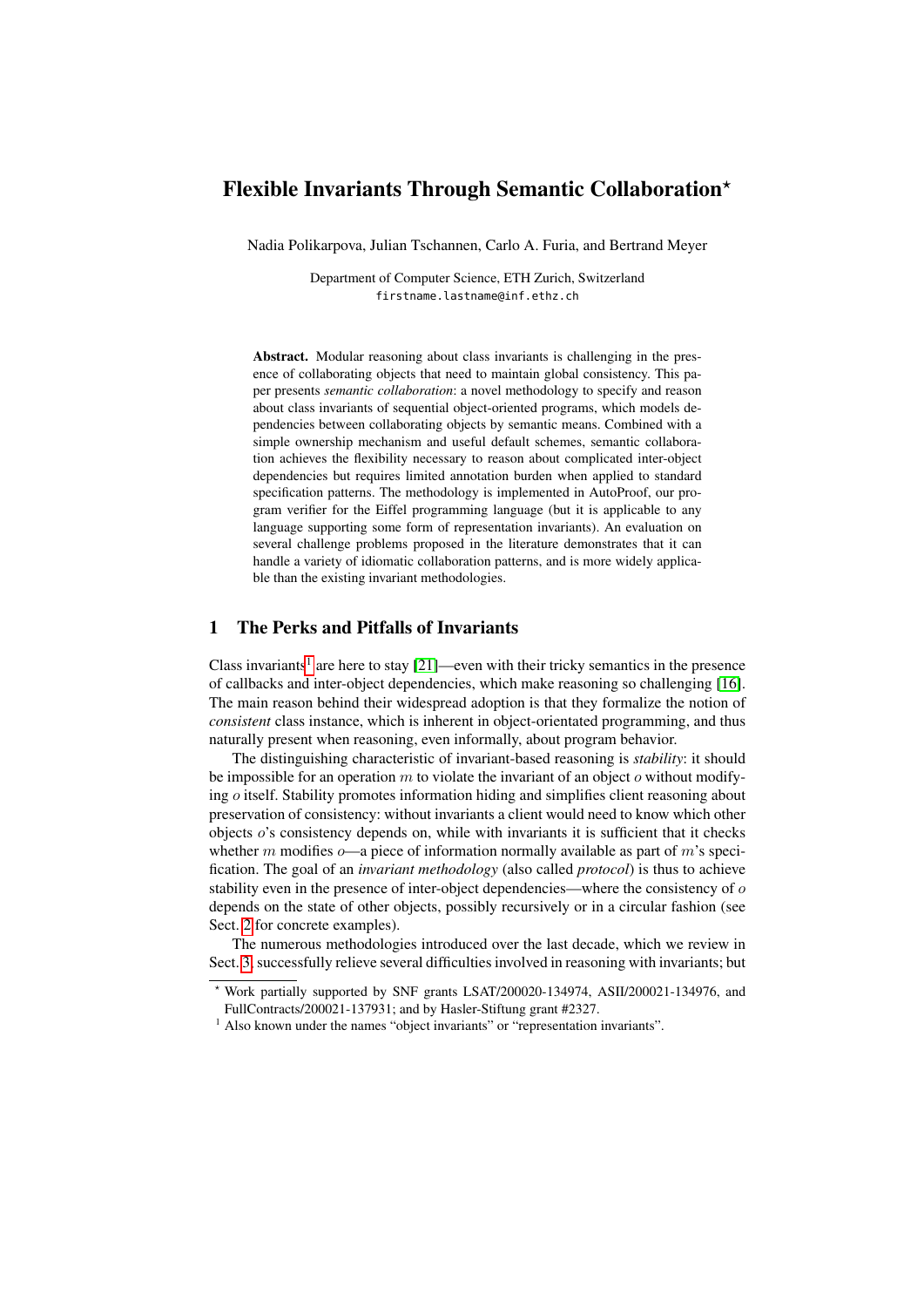there is still room for improvement in terms of flexibility, usability, and automated tool support. In this paper, we present *semantic collaboration* (SC): a novel methodology for specifying and reasoning about invariants in the presence of inter-object dependencies that combines flexibility and usability and is implemented in a program verifier.

A standard approach to inter-object invariants is based on the notion of *ownership*, which has been deployed successfully in several invariant methodologies [\[2,](#page-15-2)[10](#page-15-3)[,15\]](#page-15-4) and is available in tools such as Spec# [\[3\]](#page-15-5) and VCC [\[4\]](#page-15-6). Under this model, an invariant of an object  $\varphi$  only depends on the state of the objects explicitly owned by  $\varphi$ . Ownership is congenial to object-orientation because it supports a strong notion of encapsulation; however, not all inter-object relationships are hierarchical and hence reducible to ownership. Multiple objects may also *collaborate* as equals, mindful of each other's consistency; a prototypical example is the Observer pattern [\[6\]](#page-15-7) (see Sect. [2\)](#page-1-0).

Semantic collaboration (introduced in Sect. [4\)](#page-5-0) naturally complements ownership to accommodate invariant patterns involving collaborating objects. Most existing methodologies support collaboration through dedicated specification constructs and syntactic restrictions on invariants [\[10](#page-15-3)[,1](#page-15-8)[,14](#page-15-9)[,20\]](#page-15-10); such disciplines tend to work only for certain classes of problems. In contrast, SC relies on standard specification constructs—ghost state and invariants—to keep track of inter-object dependencies, and imposes *semantic* conditions on class invariant representations. Its approach builds upon the philosophy of *locally-checked invariants* (LCI) [\[5\]](#page-15-11): a low-level verification method based on two-state invariants. LCI has served as a basis for other specialized, user- and automation-friendly methodologies for ownership and shared-memory concurrency. SC can be viewed as an improved specialization of LCI for object collaboration. To further improve usability, SC comprises useful "defaults", which characterize typical specification patterns.

We implemented SC as part of AutoProof, our automated verifier for the Eiffel object-oriented programming language. The implementation provides more concrete evidence of the advantages of SC compared to other methodologies to specify collaborating objects (e.g., [\[1,](#page-15-8)[11,](#page-15-12)[20](#page-15-10)[,14\]](#page-15-9) all of which currently lack tool support). We present an experimental evaluation of SC and existing invariant protocols in Sect. [5,](#page-12-0) based on an extended set of examples, including challenge problems from the SAVCBS workshop series [\[17\]](#page-15-13). The evaluation demonstrates that SC is the only methodology that supports (*a)* collaboration with unknown classes, while preserving stability, and (*b)* invariants depending on unbounded sets of objects, possibly unreachable in the heap. The collection of problems of Sect. [5—](#page-12-0)available at [\[18\]](#page-15-14) together with our solutions—could serve as a benchmark to evaluate invariant methodologies for non-hierarchical object structures. The website [\[18\]](#page-15-14) also gives access to the extended version of this paper and to a web interface to AutoProof.

# <span id="page-1-0"></span>2 Motivating Examples: Observers and Iterators

The *Observer* and *Iterator* design patterns are widely used programming idioms [\[6\]](#page-15-7), where multiple objects depend on one another and need to maintain a global invariant. Their interaction schemes epitomize cases of inter-object dependencies that ownership cannot easily describe; therefore, we use them as illustrative examples throughout the paper, following in the footsteps of much related work [\[11](#page-15-12)[,16](#page-15-1)[,14\]](#page-15-9).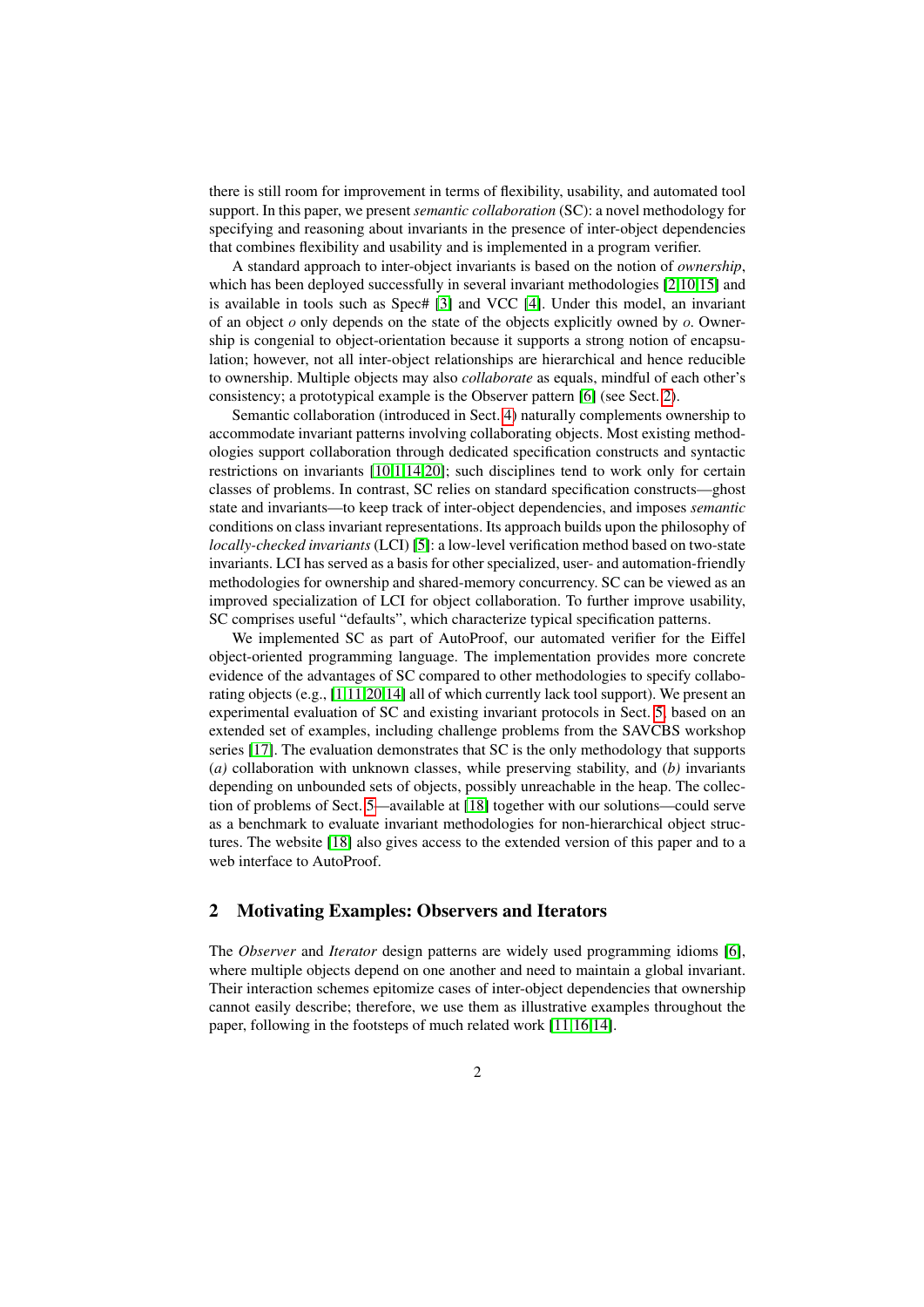```
class SUBJECT
 value: INTEGER
 subscribers: LIST [OBSERVER]
 update (v: INTEGER)
   do
     value := vacross subscribers as o do o.notify end
    end
  register (o: OBSERVER) -- Internal
    require
     not subscribers.has (o)
    do
     subscribers.add (o)
   end
end
                                                       class OBSERVER
                                                         subject: SUBJECT
                                                         cache: INTEGER
                                                         make (s: SUBJECT) -- Constructor
                                                          do
                                                            subject := ss.register (Current)
                                                            cache := s.value
                                                          end
                                                         notify -- Internal
                                                          do
                                                            cache := subject.valueend
                                                       invariant
                                                        cache = subject.valueend
```
Fig. 1: The *Observer pattern*: an observer's **invariant** depends on the state of the SUBJECT, which reports its state changes to all its subscribers. The clients of the subscribers must be able to rely on their cache always being consistent, while oblivious of the update/notify mechanisms that preserve invariants.

*Observer* pattern. Fig. [1](#page-2-0) shows the essential parts of an implementation of the Observer design pattern in Eiffel. An arbitrary number of OBSERVER objects (called "subscribers") monitor the public state of a single instance of class SUBJECT. Each subscriber maintains a copy of the subject's relevant state (integer attribute value in Fig. [1\)](#page-2-0) into one of its local variables (attribute cache in Fig. [1\)](#page-2-0). The subscribers' copies are cached values that must be consistent with the state of the subject, formalized as the invariant clause cache  $=$  subject.value of class OBSERVER, which depends on another object's state. This dependency is not adequately captured by ownership schemes, since no one subscriber can have exclusive control over the subject.

In the Observer pattern, consistency is maintained by means of explicit collaboration: the subject has a list of subscribers, updated whenever a new subscriber registers itself by calling register (**Current**) [2](#page-2-1) on the subject. Upon every change to its state (method update), the subject takes care of explicitly notifying all registered subscribers (using an **across** loop that calls notify on every o in subscribers). This explicit collaboration scheme—called "considerate programming" in [\[20\]](#page-15-10)—ensures that the subscribers' state remains consistent (i.e., the class invariant holds) between calls to the public methods of the object structure.

A methodology to verify the Observer pattern must ensure invariant stability; namely, that clients of OBSERVER can rely on its invariant without knowledge of the register/notify mechanism. Another challenge is dealing with the fact that the number of subscribers attached to the subject is not fixed a priori, and hence we cannot produce explicit syntactic enumerations of the subscribers' cache attributes. We must also be able to verify update and notify without relying on the class invariant as precondition—in fact, those methods are called on inconsistent objects precisely to restore consistency.

In the *Iterator* pattern, an arbitrary number of iterator objects traverse a collection of elements. Fig. [2](#page-3-1) sketches an implementation where the COLLECTION uses an ARRAY of

<span id="page-2-1"></span><sup>2</sup> **Current** in Eiffel denotes the current object (**this** in Java and C#).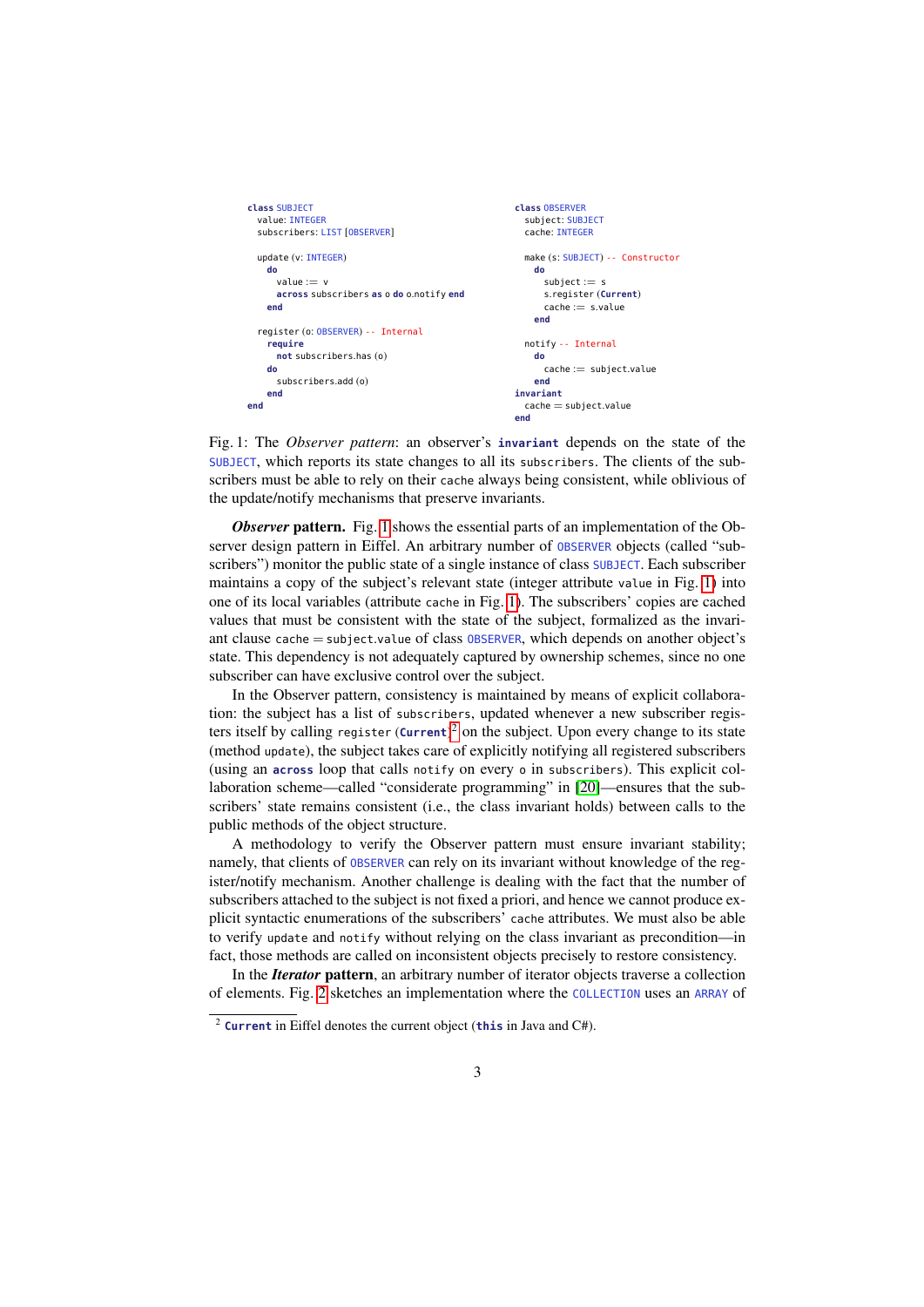```
class COLLECTION [G]
 count: INTEGER
 elements: ARRAY [G] -- Internal
 add (v: G)
   do . . . end
  remove_last
   require
     count > 0do
     count := count - 1end
invariant
 0≤ count and count≤ elements.count
end
                                                       class ITERATOR [G]
                                                         target: COLLECTION [G]
                                                         before, after: BOOLEAN
                                                         item: G
                                                           require
                                                             not (before or after)
                                                           do
                                                             Result := target.elements [index]
                                                           end
                                                         index: INTEGER -- Internal
                                                       invariant
                                                         0≤ index and index≤ target.count + 1
                                                         before = index < 1after = index >\ntarget.count
                                                       end
```
Fig. 2: The *Iterator pattern*: an iterator's invariant depends on the state of the collection it traverses, which is oblivious of the iterators. Verification must prove that clients do not access disabled iterators, without knowing collection's and iterator's internal states.

elements as underlying representation. The ITERATOR's main capability is to return the item at the current position index in the target collection[3](#page-3-2) . item's precondition (**require**) specifies that this is possible only when the iterator points to a valid element of target, that is index is between 1 and target.count (included); otherwise, if index is 0 the iterator is before the list, and if it equals target.count  $+1$  it is after the list. The invariant of class ITERATOR defines the public state components before and after in terms of the internal state component index, as well as the acceptable variability range for index.

Since the iterator's invariant depends on the state of the target collection, modifying the collection (for example, by calling remove\_last) may *disable* the iterator (make it inconsistent). This is aligned with the intended usage of iterators, which should be discarded after traversing a collection without changing it. A verification methodology should ensure that clients of ITERATOR only access iterators in a consistent state, without knowledge of the iterator's internal state index or of its relation to the target collection. An additional obstacle to verification comes from the fact that considerate programming would be at odds with the ephemeral nature of iterators compared to observers: collections are normally implemented unaware of the iterators operating on them; a flexible invariant methodology should allow such implementations.

## <span id="page-3-0"></span>3 Existing Approaches

A crucial issue is deciding *when* (at which program points) class invariants should hold: state-changing operations normally consist of sequences of elementary updates, which individually may break the class invariant temporarily. To deal with this problem, some methodologies restrict the program points where class invariants are expected to hold; others interpret the invariants in a weakened form, which holds vacuously at intermediate steps during updates (and fully at crucial points).

<span id="page-3-2"></span><sup>&</sup>lt;sup>3</sup> We omit the description of other necessary operations, such as advancing the iterator, since they are irrelevant for our discussion about invariants.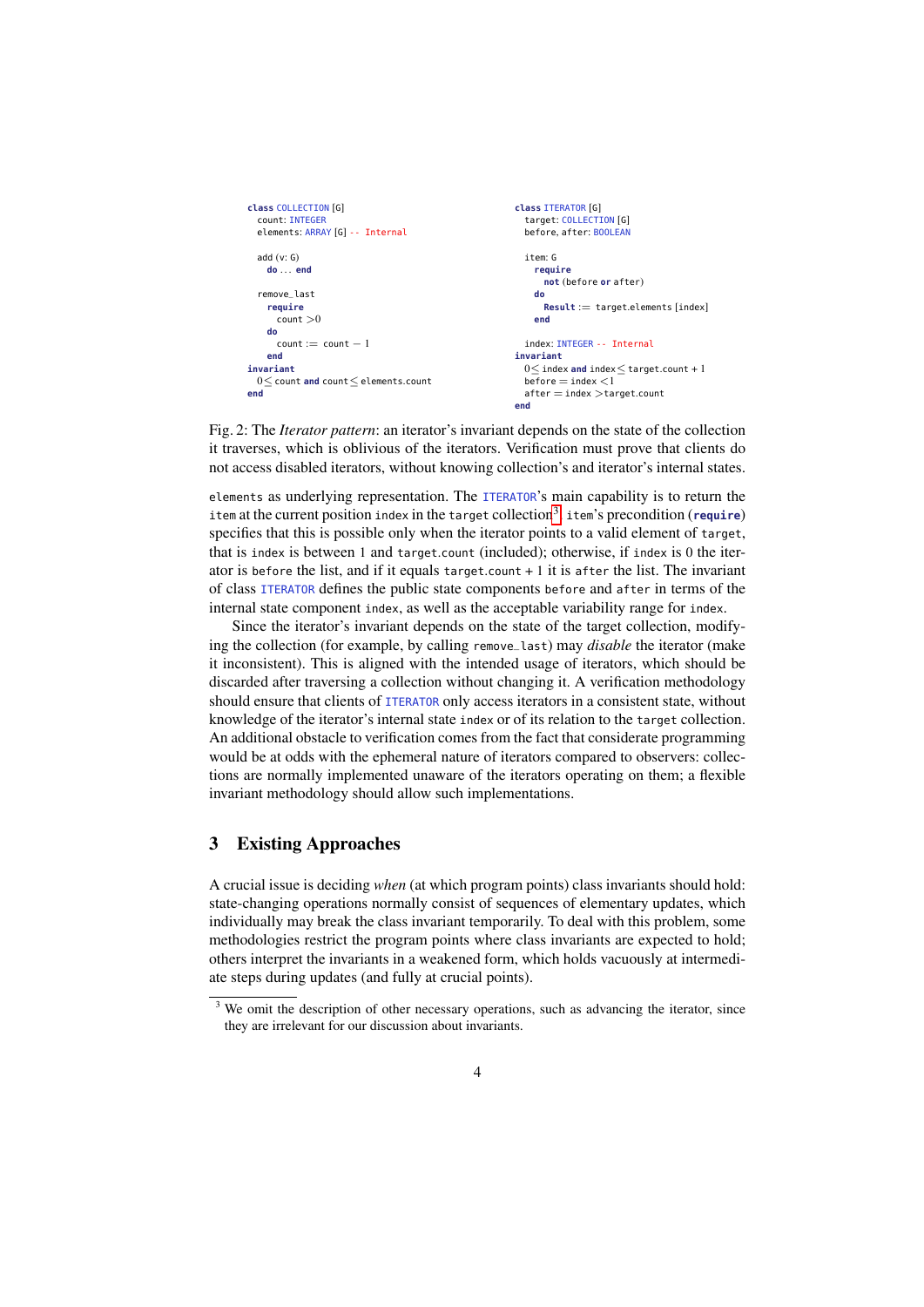Methodologies based on visible-state semantics [\[12,](#page-15-15)[7\]](#page-15-16) only require invariants to hold when no operation is being executed on their objects, that is in states visible to clients. Without additional mechanisms, visible-state semantics cannot achieve modularity in the presence of callbacks and inter-object dependencies. Existing solutions adopt aliasing control measures [\[15\]](#page-15-4) to deal with hierarchical object structures. Other solutions [\[13,](#page-15-17)[14](#page-15-9)[,20\]](#page-15-10), for collaborative invariants, explicitly indicate which objects might be inconsistent at method call boundaries. These two families of solutions—for hierarchical and for collaborative object structures—based on visible-state semantics are not easily combined; this is a practical limitation, since many object-oriented systems consist of an interplay between both types of structures.

Another family of methodologies, collectively known as Boogie methodologies after the program verifier where they have originally been implemented, follow the approach of weakening the default semantics of invariants so that they can be evaluated only when appropriate. In a nutshell, all classes include a ghost Boolean attribute closed, [4](#page-4-0) which denotes whether an object is in a consistent state; an invariant inv is then interpreted as the weaker closed⇒inv, which vacuously holds for open (i.e., not closed) objects. Methods explicitly indicate whether they expect relevant objects to be closed or open; this approach is more conducive to modularity than visible-state semantics (where a method must list *all* possibly inconsistent objects in the entire program).

The original Boogie methodologies, implemented in the Spec# system [\[3\]](#page-15-5), are mainly based on *syntactic* mechanisms to express ownership relations. For example, following [\[2\]](#page-15-2), we would annotate attribute elements of class COLLECTION in Fig. [2](#page-3-1) with rep, to denote that it belongs to COLLECTION's internal representation; thus, modifying elements is only possible if the COLLECTION object owning it has been opened—a situation where closed⇒count≤ elements.count vacuously holds. This solution only supports representations based on bounded sets of objects known a priori and directly accessible through attributes. Follow-up work [\[10\]](#page-15-3) partially relaxes these restriction introducing a form of quantification predicating over an owner ghost attribute (which goes up the ownership hierarchy), and a mechanism to transfer ownership.

In contrast, the VCC verifier [\[4\]](#page-15-6) implements a Boogie methodology where ownership is encoded on top of LCI's *semantic* approach [\[5\]](#page-15-11). Objects include an additional ghost attribute, owns, storing the set of all owned objects; ghost code modifies this set explicitly when the owner object is open. In the example of Fig. [2,](#page-3-1) instead of annotating attribute elements with rep, we would introduce a first-order formula, such as  $owns = {elements}$ , in the invariant of COLLECTION to express that elements is part of the representation. The advantage of this approach becomes apparent with linked structures where owned elements are accessible only by following chains of references (e.g., a linked list owns all reachable cells). In fact, semantic approaches to ownership provide the flexibility necessary to specify an unbounded number of owned objects, which may even be not directly attached to the owner, as well as to implement ownership transfers without need for ad hoc mechanisms. They also simplify the rules of reasoning; for example, invariant admissibility becomes a simple proof obligation that all objects whose state is mentioned in the invariant are bound, by the same invariant, to belong to owns. These features have contributed to making VCC applicable to real-world systems [\[9\]](#page-15-18).

<span id="page-4-0"></span><sup>4</sup> We follow VCC's terminology [\[4\]](#page-15-6) whenever applicable; other works may use different names.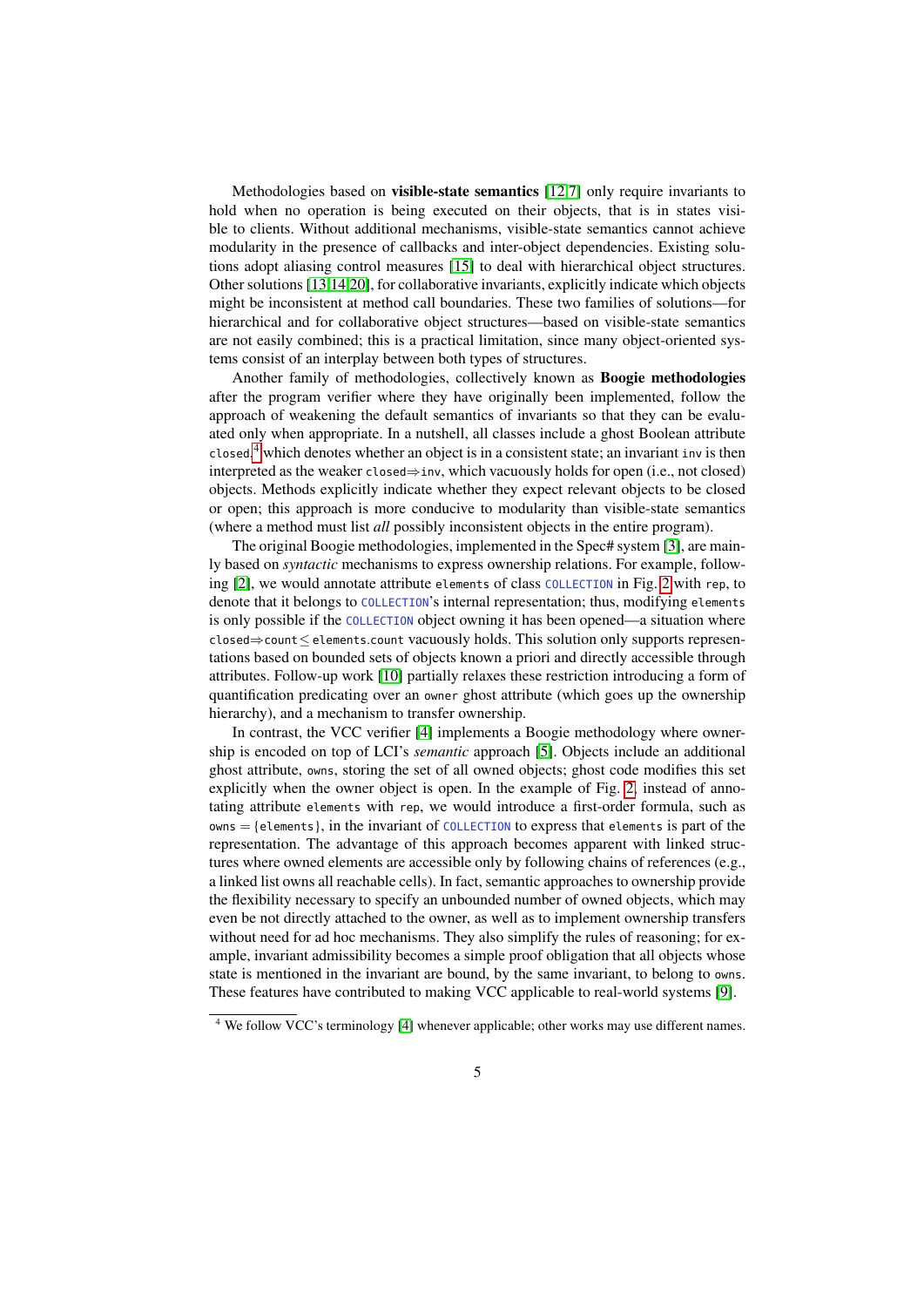In addition to ownership, some Boogie methodologies also deal with collaborating objects. [\[10\]](#page-15-3) introduces the notion of *visibility-based* invariants, which requires that a class be aware of the types and invariants of all objects concerned with its state<sup>[5](#page-5-1)</sup>. For example, in Fig. [1](#page-2-0) SUBJECT must declare its value attribute with a modifier dependent OBSERVER. Whenever the subject changes its value, it has to check that all potentially affected OBSERVERs are open. If aware of the OBSERVER's invariant, it can show that the only affected observers are  $\{o:$  OBSERVER  $\mid$   $o$ . subject = **Current** $\}$ . Such indirect representations of the concerned objects complicate discharging the corresponding proof obligations; and relying on knowing the concerned objects' invariants introduces tight coupling between the collaborating classes. To lift these complications, [\[1\]](#page-15-8) suggests instead to introduce a ghost attribute deps storing the set of all concerned objects. It also introduces *update guards*, allowing a concerned object to state conditions under which its invariant is preserved without revealing the invariant itself. Both approaches [\[10,](#page-15-3)[1\]](#page-15-8) have shortcomings that derive from their reliance on syntactic mechanisms and conditions: collaboration invariants can only depend on a bounded number of objects known a priori and accessible through attributes (called "pivot fields" in [\[1\]](#page-15-8)); the types of the concerned objects must be known explicitly; and the numerous ad hoc annotations (e.g., friend and keeping) and operations (e.g., to modify deps) make the methodologies harder to present and use. One of the main goals of our methodology (Sect. [4\)](#page-5-0) is to lift these shortcomings by dealing with collaborative invariants by *semantic* rather than syntactic means—similarly to what VCC did to the classic syntactic treatment of ownership.

Somewhat orthogonally to other Boogie-family approaches, the *history invariants* methodology [\[11\]](#page-15-12) provides for more loose coupling between the collaborating classes, but gives up stability of invariants.

### <span id="page-5-0"></span>4 Semantic Collaboration

Our novel invariant methodology belongs to the Boogie family; as we illustrated in Sect. [3,](#page-3-0) this entails that objects can be *open* or *closed*, and class invariants have to hold only for closed objects. On top of semantic mechanisms for ownership, similar to those developed for VCC (see Sect. [3\)](#page-3-0), our methodology also provides a semantic treatment of dependencies among collaborating objects; hence its name *semantic collaboration*. The keywords and constructs specific to SC are underlined in the following.

Overview of semantic collaboration. To specify collaboration patterns, we equip every object o with ghost fields subjects and observers. As their names suggest,<sup>[6](#page-5-2)</sup> o.subjects stores the set of objects on which o's invariant might depend; and o.observers stores the set of objects potentially concerned with o (analogous to deps in [\[1\]](#page-15-8)). The methodology achieves modularity by reducing global validity (all closed objects satisfy their invariants) to local checks of two kinds: (*i)* all concerned objects are stored in observers; and (*ii)* updates to the attributes of an object o maintain the validity of o and

<span id="page-5-4"></span><span id="page-5-3"></span><span id="page-5-1"></span> $5$  We say that an object *o* is *concerned* with an attribute *a* of another object *s* if updating *s.a* might affect o's invariant.

<span id="page-5-2"></span><sup>&</sup>lt;sup>6</sup> While the names are inspired by the Observer pattern, they are also applicable to other collaboration patterns, as we demonstrate in Sect. [4.4.](#page-9-0) The formatting should avoid confusion.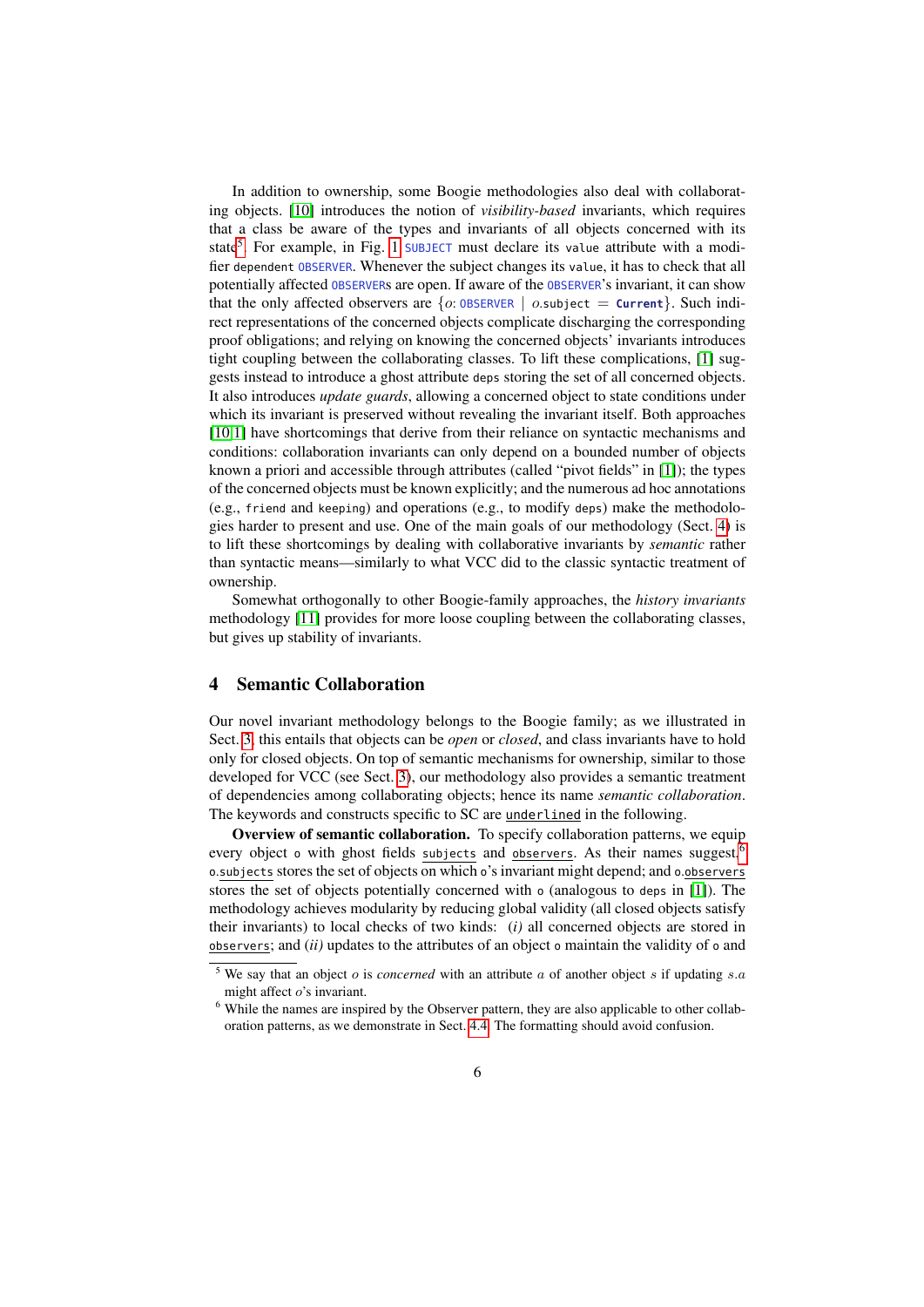its observers. Check (*[i\)](#page-5-3)* becomes an admissibility condition that every declared class invariant must satisfy. Check (*[ii\)](#page-5-4)* holds vacuously for for open observers, thus one way to satisfy it is to "notify" all observers of a potentially destructive update by opening them. For more flexibility the methodology also allows subjects to skip "notifying" observers whenever the attribute update satisfies its *guard* (a notion also inspired by [\[1\]](#page-15-8)). This option is supported by another admissibility condition: an invariant must remain valid after updates to subjects that comply with their update guards.

#### 4.1 Preliminaries and Definitions

A program is a collection of classes. A class is a collection of attributes, methods, and logical functions (side-effect free and terminating).

Built-in attributes. Every class is implicitly equipped with ghost attributes: closed (to encode consistency); owns and owner (to encode the ownership hierarchy); and subjects and observers (to encode collaboration). We also define the shorthands: o.open for ¬o.closed; o.free for o.owner.open; and o.wrapped for o.closed ∧ o.free. The *ownership domain* of an object o is  $\{o\}$  if o is open, and the transitive closure of o.owns if o is closed. Attributes closed and owner are only changed indirectly through the implicitly defined ghost methods wrap and unwrap, whose semantics is defined below.

Specifications. The specification of a *logical function* consists of a *definition* (a side-effect free expression defining the function value) and a **read** clause (an expression that denotes the set of objects on which the value of the function may depend). The specification of a *method* consists of a **require** clause (a precondition), an **ensure** clause (a postcondition), and a **modify** clause (an expression that denotes the set of objects that the method may modify). The specification of a *class* includes its invariant inv. The specification of an *attribute* a consists of an *update* **guard** (a Boolean expression over **Current** object, new attribute value y, and generic observer object o—written  $\text{guard}(\text{Current}.a := y, o)$ ).

Expressions. In addition to the standard programming-language expressions, we support a restricted form of quantification through the syntax **all**  $x \in s : B(x)$  for universal and **some**  $x \in s : B(x)$  for existential quantification, where s is a set expression and  $B(x)$ is a Boolean expression over x. The special expression **Void** (analogous to **null** in Java and C#) denotes an object that is always allocated and open.

The *read set* reads( $e$ ) of a primitive expression  $e$  is defined as follows: for an access x.a to attribute a, reads(x.a) = {x}; for a call x.f (y) to logical function f, reads(x.f (y)) is given by the f's **read** clause. The read set of a compound expression e is the union of the read sets of  $e$ 's subexpressions.

The current *heap* H in which expressions are evaluated is normally clear from the context and left implicit. Otherwise,  $e_h$  denotes the value of expression e in heap h; and  $h[x, f \mapsto e]$  denotes the heap that agrees with h everywhere except possibly about the value of  $x.f$ , which is  $e$ .

Instructions. For the present discussion, we only have to consider method calls x.m (y), as well as *heap update instructions*: **create** x (allocate an object and attach it to  $x$ ;  $x.a := y$  (update attribute a); and x.wrap and x.unwrap (opening and closing an object). The *write set* of an instruction is defined analogously to the read set of an expression, except we take the closure under ownership domains for every method's **modify** clause.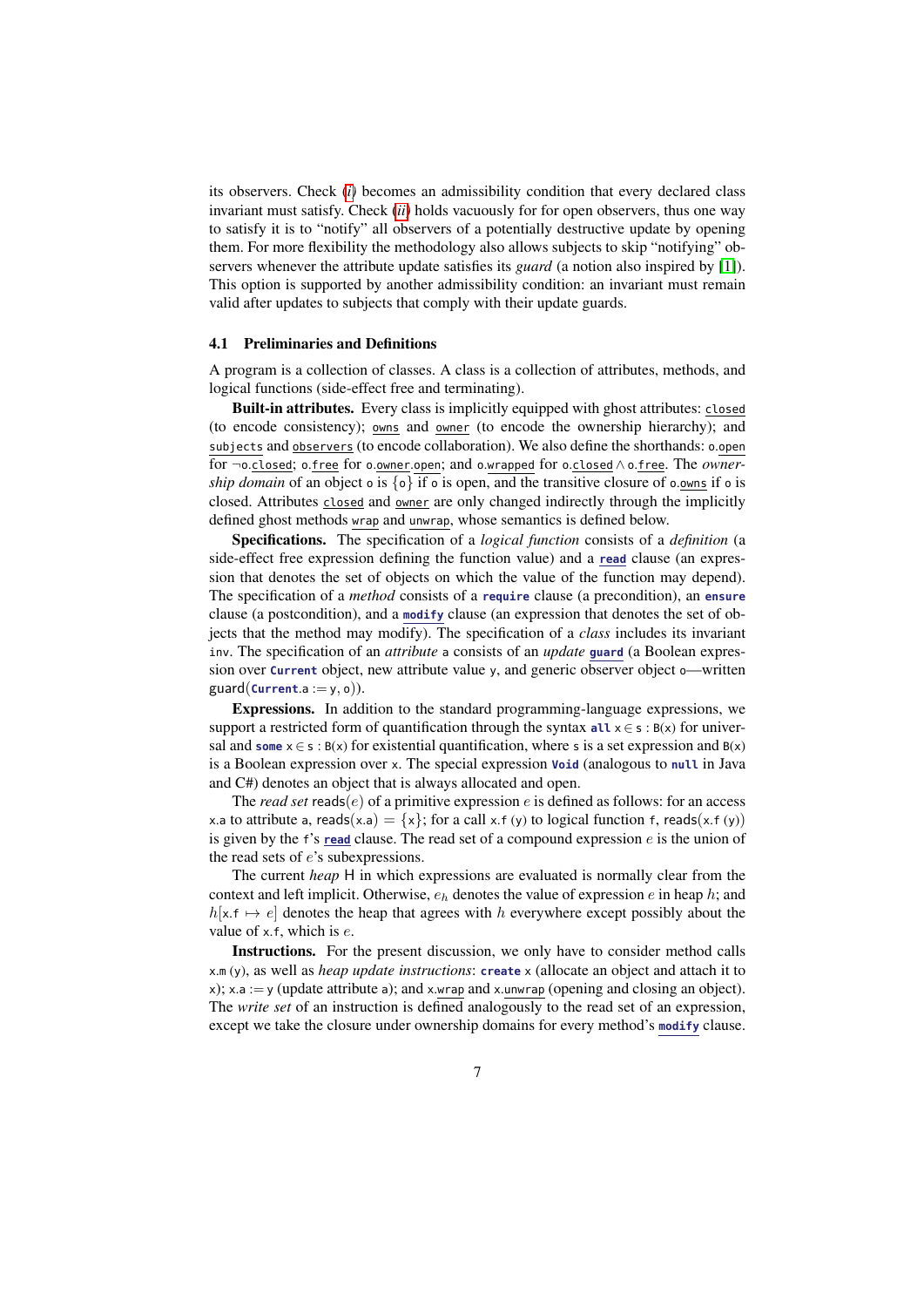#### <span id="page-7-6"></span>4.2 Semantic Collaboration: Goals and Proof Obligations

The goal of any invariant methodology is to provide *modular* proof obligations to establish *global* validity: the property that every object in the program is *valid* at every program point. Following SC's approach, an object is valid if satisfies its invariant when closed; thus global validity is defined as:

<span id="page-7-3"></span><span id="page-7-2"></span><span id="page-7-1"></span>
$$
\forall o: o.\underline{\text{closed}} \Rightarrow o.\text{inv} \tag{G1}
$$

Additionally, maintaining ownership-based invariants requires strengthening global validity with the property that whenever a parent object  $p$  is closed all its owned objects are closed (and their  $\omega$ mer attributes point back to  $p$ ):

$$
\forall o, p : p.\text{closed} \land o \in p.\text{own} \Rightarrow o.\text{closed} \land o.\text{own} = p \tag{G2}
$$

Proof obligations. The proof obligations specific to SC consist of two types of checks: (*i)* every class invariant is *admissible* according to Def. [1;](#page-7-0) and (*ii)* every heap update instruction satisfies its precondition. Sect. [4.3](#page-8-0) describes how establishing the proof obligations entails global validity, that is subsumes checking [\(G1\)](#page-7-1) and [\(G2\)](#page-7-2).

<span id="page-7-0"></span>Definition 1 An invariant inv is *admissible* iff:

1. inv only depends on **Current**, its owned objects, and its subjects:

$$
\mathsf{inv} \quad \Rightarrow \quad \mathsf{reads}(\mathsf{inv}) \subseteq \big( \{ \mathsf{Current} \} \cup \mathsf{owns} \cup \mathsf{subjects} \big) \tag{A1}
$$

2. All subjects of **Current** are aware of it as an observer:

<span id="page-7-5"></span><span id="page-7-4"></span>
$$
\mathsf{inv} \quad \Rightarrow \quad \forall s : s \in \mathsf{subjects} \Rightarrow \mathsf{Current} \in s.\mathtt{observers} \tag{A2}
$$

3. inv is preserved by any update  $s.a := y$  that conforms to its guard:

 $\forall s, a, y : s \in \textsf{subjects} \land \textsf{inv} \land \textsf{guard}(s.a := y, \textsf{Current}) \Rightarrow \textsf{inv}_{H[s,a \mapsto y]}$ (A3)

4. (Syntactic check) inv does not mention attributes closed and owner, directly or as part of the definitions of the mentioned logical functions.

The specifications of the heap update instructions are given below; the instructions only modify objects and attributes mentioned in the postconditions.

Allocation creates an open object owned by **Void** (and thus free), with no observers: **create** x **require ensure**

|                              | .                                         |                                                                                                              |  |
|------------------------------|-------------------------------------------|--------------------------------------------------------------------------------------------------------------|--|
|                              | <b>True</b>                               | x.open $\wedge$ x.owner = <b>Void</b> $\wedge$ x.observers = {}                                              |  |
|                              | <b>Unwrapping</b> opens a wrapped object: |                                                                                                              |  |
| x.unwrap                     | require                                   | ensure                                                                                                       |  |
|                              | x.wrapped                                 | x.open                                                                                                       |  |
|                              |                                           | <b>Attribute update</b> operates on an open object and preserves validity of its observers:                  |  |
| $x.a := y$                   | require                                   | ensure                                                                                                       |  |
| $(a \neq c \text{losed})$    | x.open                                    | $x.a = y$                                                                                                    |  |
|                              |                                           | <b>all</b> $o \in x.\overline{\text{observers}}$ : $o.\overline{\text{open}} \vee \text{guard}(x.a := y, o)$ |  |
|                              |                                           | <b>Wrapping</b> closes an open object, whose invariant holds, and gives it ownership over                    |  |
| all objects in its owns set: |                                           |                                                                                                              |  |
| x.wrap                       | require                                   | ensure                                                                                                       |  |
|                              | x.open $\wedge$ x.inv                     | x.wrapped                                                                                                    |  |
|                              | all $o \in x$ .owns: o.wrapped            | all $o \in x$ .owns: o.owner = x                                                                             |  |
|                              |                                           |                                                                                                              |  |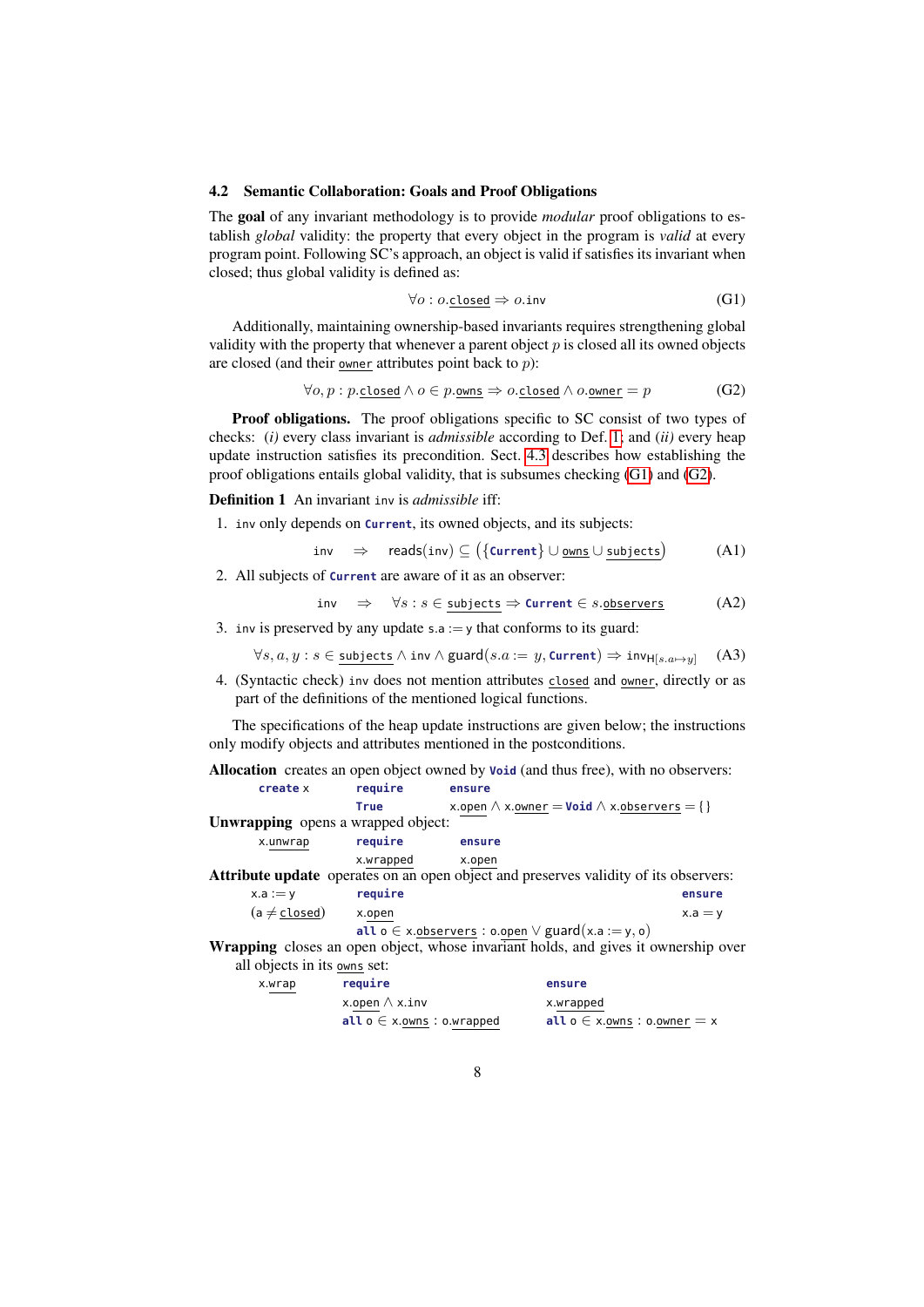#### <span id="page-8-0"></span>4.3 Soundness Argument

The soundness argument has to establish that every program that satisfies the proof obligations of SC is always globally valid, that is satisfies [\(G1\)](#page-7-1) and [\(G2\)](#page-7-2). We outline a proof of this fact in three parts. See the extended version [\[18\]](#page-15-14) for the full proofs.

The first part concerns ownership: every methodology that, like SC, imposes a suitable discipline of wrapping and unwrapping to manage ownership domains reduces [\(G2\)](#page-7-2) to local checks.

<span id="page-8-2"></span>Lemma 1. *Consider a methodology* M *whose proof obligations verify the following:*

- *a. freshly allocated objects are* open*;*
- *b. whenever* x*.*owner *is updated or* x*.*closed *is set to* **False***, object* x *is* free*;*
- *c. whenever* x*.*closed *is updated to* **True***, every object* o *in* x*.*owns *is* closed *and satisfies*  $o.$ *owner* =  $x$ ;
- *d.* whenever an attribute x.a (with a  $\notin$  {closed, <u>owner</u>}) is updated, object x is open.

*Then every program that satisfies* M*'s proof obligations also satisfies* [\(G2\)](#page-7-2) *everywhere.*

*Proof (sketch)*. The proof is by induction on the length of program traces.  $\square$ 

The second part applies to any kind of inter-object invariants and assumes a methodology that, like SC, checks that attribute updates preserve validity of all concerned objects; we show that such checks subsume [\(G1\)](#page-7-1). How a methodology identifies concerned objects is left unspecified as yet.

<span id="page-8-3"></span>Lemma 2. *Consider a methodology* M *whose proof obligations verify the following:*

- *a. freshly allocated objects are* open*;*
- *b. whenever* x*.*closed *is updated to* **True***,* x*.*inv *holds;*
- <span id="page-8-1"></span>*c. whenever an attribute* x*.a (with*  $a \neq c$  losed) is updated to some y, every concerned  $object$  satisfies  $(o.\underline{closed} \land o.\textit{inv}) \Rightarrow o.\textit{inv}_{H[X.a \mapsto Y]};$
- *d. class invariants depend neither on attribute* closed *nor on the allocation status of objects.*

*Then every program that satisfies* M*'s proof obligations also satisfies* [\(G1\)](#page-7-1) *everywhere.*

*Proof (sketch).* The proof is by induction on the length of program traces, noting that rule  $c$  explicitly requires that the validity of all concerned objects be preserved.  $\square$ 

The third part of the soundness proof argues that SC satisfies the hypotheses of Lem. [1](#page-8-2) and [2,](#page-8-3) and hence ensures global validity.

Proposition 3. *Every program that satisfies the proof obligations of SC also satisfies* [\(G2\)](#page-7-2) *and* [\(G1\)](#page-7-1) *everywhere.*

*Proof (sketch).* The crucial part is showing that SC satisfies rule *[c](#page-8-1)* of Lem. [2;](#page-8-3) namely, that an attribute update  $x.a := y$  preserves the invariants of all closed concerned object of x. To this end, one proves that all such objects must be contained in x.observers, which follows from the invariant admissibility conditions [\(A1\)](#page-7-3) and [\(A2\)](#page-7-4), and [\(G2\)](#page-7-2). From the precondition of the update rule and the admissibility condition [\(A3\)](#page-7-5) it follows that the invariants of all closed observers are preserved by the update.  $\Box$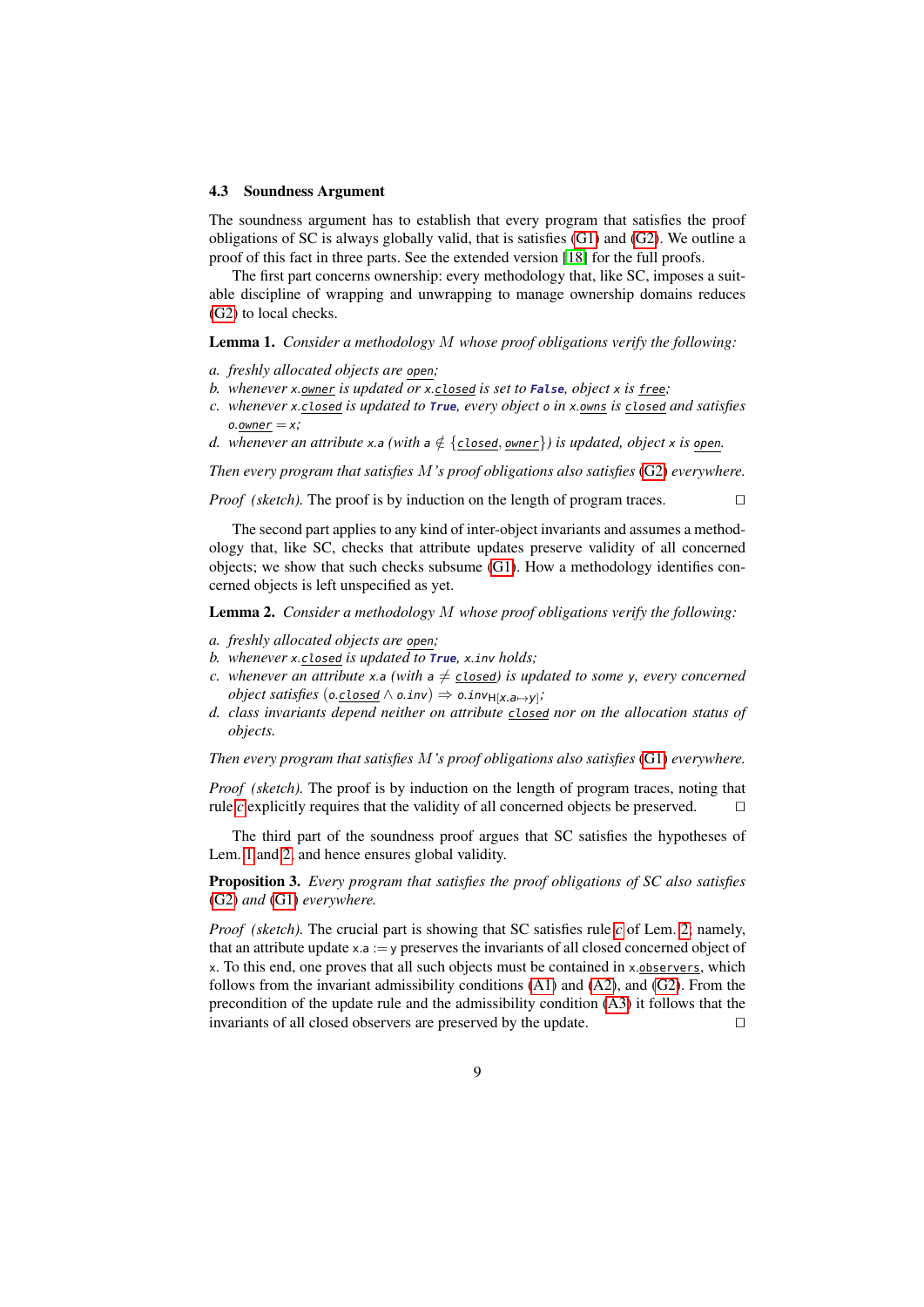```
class SUBJECT
  value: INTEGER
  subscribers: LIST [OBSERVER]
  update (v: INTEGER)
    require
      wrapped
      all o ∈ observers : o.wrapped
    modify Current, observers
    do
      unwrap ; unwrap_all (observers)
      \overline{\text{value}} = vacross subscribers as o do o.notify end
      wrap_all (observers) ; wrap
    ensure
      wrapped
      all o ∈ observers : o.wrapped
      observers = old observers
    end
  register (o: OBSERVER) -- Internal
    require
      not subscribers.has (o)
      wrapped
     o.open
    modify Current
    do
      unwrap
      subscribers.add (o)
      observers := observers + { o }\overline{w}rap
    ensure
      subscribers.has (o)
      wrapped
    end
invariant
 observes = subscribes, range\overline{\text{own}} = \{\text{subscripts } \} and \overline{\text{subjects}} = \{\}end
                                                           class OBSERVER
                                                             subject: SUBJECT
                                                             cache: INTEGER
                                                             make (s: SUBJECT) -- Constructor
                                                               require
                                                                 open and s.wrapped
                                                               modify Current, s
                                                               do
                                                                 subject := s
                                                                 s.register (Current)
                                                                 \text{cache} := \text{s.value}subjects := \{ s \}; wrap
                                                               ensure
                                                                 subject = swrapped and s.wrapped
                                                               end
                                                             notify -- Internal
                                                               require
                                                                 open
                                                                 subjects = { subject}subject.observers.has (Current)
                                                                 observes = \{\}owns = \{\}modify Current
                                                               do
                                                                 cache := subject.valueensure
                                                                 inv
                                                               end
                                                           invariant
                                                             cache = subject.value
                                                             subjects = {subject}subject.observers.has (Current)
                                                             observers = {\}owns = \{\}end
```
Fig. 3: The *Observer pattern* using SC annotations (underlined).

#### <span id="page-9-0"></span>4.4 Examples

We illustrate SC on the two examples of Sect. [2:](#page-1-0) Fig. [3](#page-9-1) and [4](#page-10-0) show the Observer and Iterator patterns fully annotated according to the rules of Sect. [4.2.](#page-7-6) We use the shorthands wrap\_all (s) and unwrap\_all (s) to denote calls to wrap and unwrap on all objects in a set s. As we discuss in Sect. [5,](#page-12-0) several annotations of Fig. [3](#page-9-1) and [4](#page-10-0) are subsumed by the defaults mentioned in Sect. [4.5.](#page-11-0) We postpone to Sect. [4.6](#page-11-1) dealing with update guards and the corresponding admissibility condition [\(A3\)](#page-7-5).

**Observer pattern.** The OBSERVER's invariant is admissible (Def. [1\)](#page-7-0) because it ensures that subject is in subjects [\(A1\)](#page-7-3) and that **Current** is in the subject's observers [\(A2\)](#page-7-4). Constructors normally wrap freshly allocated objects after setting up their state. Public method update must be called when the whole object structure is wrapped and makes sure that it is wrapped again when the method terminates. This specification style is convenient for public methods, as it allows clients to interact with the class while maintaining objects in a consistent state, without having to explicitly discharge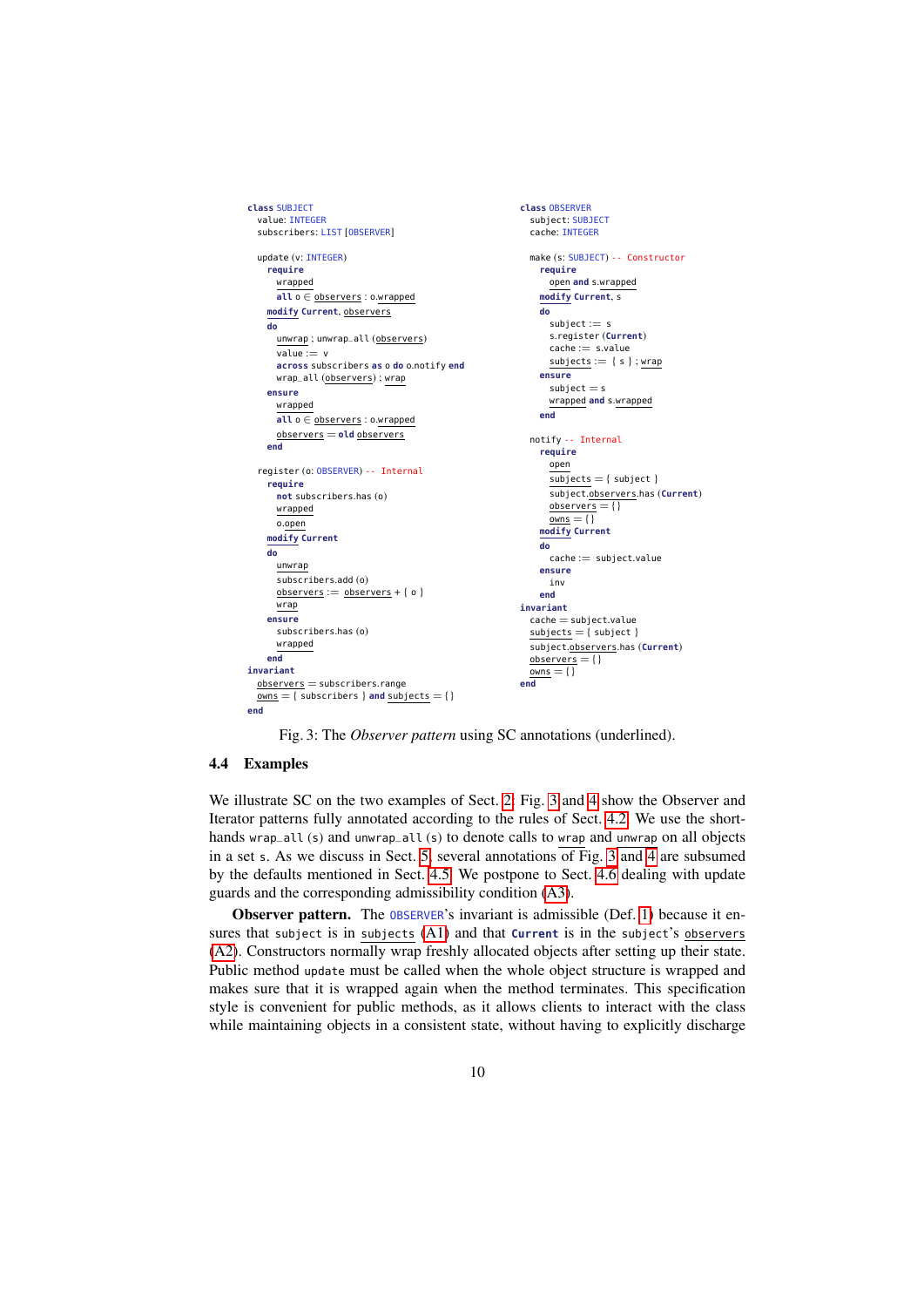```
class COLLECTION [G]
  count: INTEGER
  elements: ARRAY [G] -- Internal
  make (capacity: INTEGER) -- Constructor
    require
      open
      \overline{\text{capacity}} \geq 0modify Current
    do
      create elements(1, capacity)
      owns := { elements }; wrap
    ensure
      count = 0observers = \{\}end
  remove_last
    require
     \frac{1}{\text{count}} > 0wrapped
      all o ∈ observers : o.wrapped
    modify Current, observers
    do
      unwrap ; unwrap_all (observers)
      \overline{\text{observers}} := \{\}count := count - 1wrap
    ensure
      wrapped
      \overline{\text{observes}} = \{\}all o ∈ old observers : o.open
    end
invariant
 0≤ count and count≤ elements.count
  owns = \{ elements \} and subjects = \{\}end
                                                     class ITERATOR [G]
                                                       target: COLLECTION [G]
                                                       before, after: BOOLEAN
                                                       index: INTEGER -- Internal
                                                       make (t: COLLECTION) -- Constructor
                                                         require
                                                           open and t.wrapped
                                                         modify Current, t
                                                         do
                                                           target := t ; before := True
                                                           t.unwrap
                                                           t.observers := t.observers + { Current }
                                                           t.wrap
                                                           subjects := { t }; wrap
                                                         ensure
                                                           target = tbefore and not after
                                                           wrapped
                                                         end
                                                       item: G
                                                         require
                                                           not (before or after)
                                                           wrapped and t.wrapped
                                                         do
                                                           Result := target.elements [index]
                                                         end
                                                     invariant
                                                       0≤ index and index≤ target.count + 1
                                                       before = index < 1after = index >\ntarget.count
                                                       subjects = { target }target.observers.has (Current)
                                                       observers = \{\} and owns = \{\}end
```
Fig. 4: The *Iterator pattern* using SC annotations (underlined).

any condition. Methods such as register and notify, with restricted visibility, work instead with open objects and restore their invariants so that they can be wrapped upon return. Since notify explicitly ensures inv, update does not need the precise definition of the observer's invariant in order to wrap it (it only needs to know enough to establish the precondition of notify). Thus the same style of specification would work if OBSERVER were an abstract class and its subclasses maintained different views of subject's value.

Let us illustrate the intuitive reason why an instance of SUBJECT cannot invalidate any object observing its state. On the one hand, by the attribute update rule, any change to a subject's state (such as assignment to value in update) must be reconciled with its observers. On the other hand, any closed concerned OBSERVER object must be contained in its subject's observers set: a subject cannot surreptitiously remove anything from this set, since such a change would require an attribute update, and thus, again, would have to be reconciled with all current members of observers.

Iterator pattern. The main differences in the annotations of the Iterator pattern occur in the COLLECTION class whose non-ghost state is, unlike SUBJECT above, unaware of its observers. Method remove\_last has to unwrap its observers according to the update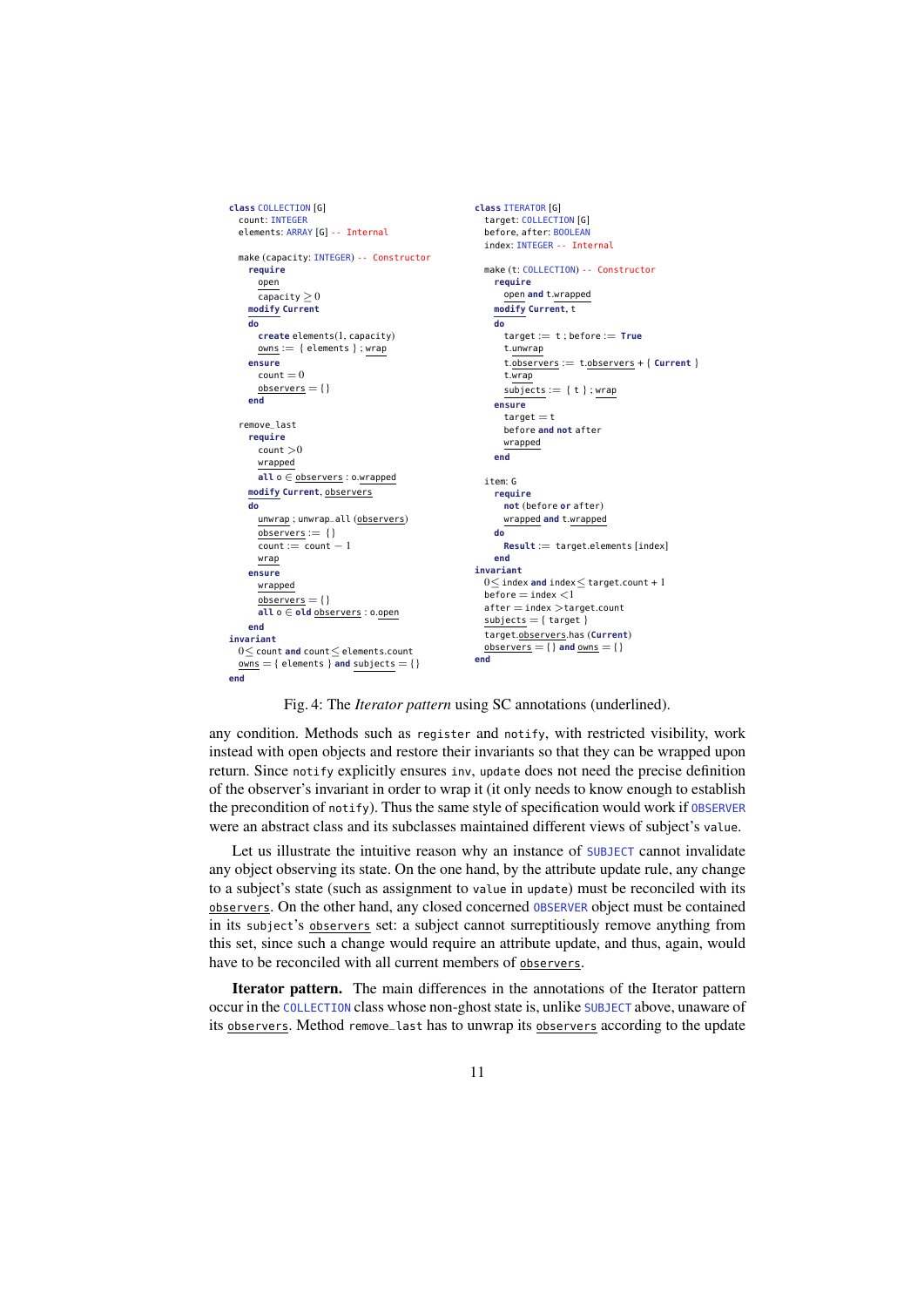rule. However, it has no way of restoring their invariants (in fact, a collection is in general unaware even of the *types* of the iterators operating on it). Therefore, it can only leave them in an inconsistent state and remove them from the observers set. Public methods of ITERATOR, such as item, normally operate on wrapped objects, and hence in general cannot be called after some operations on the collection has disabled its iterators. The only way out of this is if the client of collection and iterators can prove that a certain iterator object  $i_x$  was not in the modified collection's observers; this is possible if, for example, the client directly created  $i_{-}x$ . The fact that now clients are directly responsible for keeping track of the observers set is germane to the iterator domain: iterators are meant to be used locally by clients.

## <span id="page-11-0"></span>4.5 Default Annotations

The annotation patterns shown in Sect. [4.4](#page-9-0) occur frequently in object-oriented programs. To reduce the annotation burden in those cases, we suggest some default annotations: for example, to any public procedure (a method not returning values) we add implicit pre- and postcondition that **Current**, its subjects, and its observers be wrapped, as well as implicit ghost instructions to unwrap **Current** at the beginning and wrap it at the end. The defaults are only optional suggestions that can be overridden by providing explicit annotations; this ensures that they do not tarnish the flexibility and semantic nature of our methodology. (See the extended version of this paper for more details.)

#### <span id="page-11-1"></span>4.6 Update guards

Update guards are used to distribute the burden of reasoning about attribute updates between subjects and observers, depending on the intended collaboration scheme. At one extreme, if a guard( $x.a := y, o$ ) is identically **False**, the burden is entirely on the subject, which must check that all observers are open whenever a is updated; in contrast, the admissibility condition [\(A3\)](#page-7-5) holds vacuously for the observer o. At the other extreme, if a guard is identically **True**, the burden is entirely on the observer, which deals with [\(A3\)](#page-7-5) as a proof obligation that its invariant does not depend on a; in contrast, the subject x can update a without particular constraints.

Another recurring choice for a guard is  $inv(o) \Rightarrow inv(o)_{H[x.a \rightarrow y]}$ . For its flexibility, we chose this as the default guard of SC. Just like **False**, this guard also does not burden the observer, but is more flexible at the other end: upon updating, the subject can establish that each observer is either open or its invariant is preserved. The subject can rely on the latter condition if the observer's invariants are known, and ignore it otherwise.

When it comes to built-in ghost attributes, owns and subjects are guarded with **True**, since other objects are not supposed to depend on them, while observers has a more interesting guard, namely guard(x.observers := y, o) =  $\circ \in$  y. This guard reflects the way this attribute is commonly used in collaboration invariants, while leaving the subject with reasonable freedom to manipulate it; for example, adding new observers to the set observers without "notifying" the existing ones (this is used, in particular, in the register method of Fig. [3\)](#page-9-1).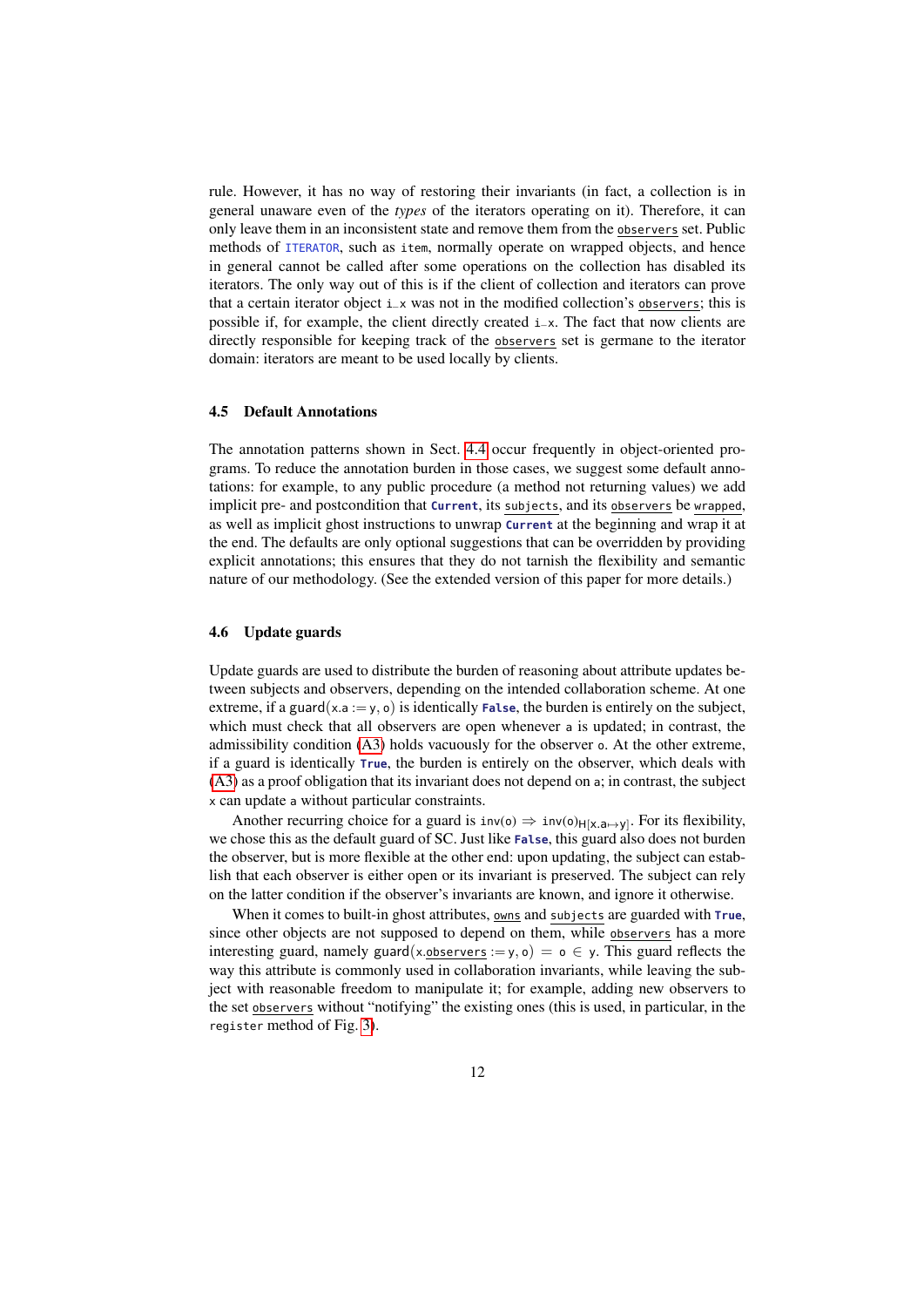## <span id="page-12-0"></span>5 Experimental Evaluation

We arranged a collection of representative challenge problems involving inter-object collaboration, and we specified and verified them using our SC methodology. This section presents the challenge problems (Sect. [5.1\)](#page-12-1), and discusses their solutions using SC (Sect. [5.2\)](#page-13-0), as well as other methodologies described in Sect. [3](#page-3-0) (Sect. [5.3\)](#page-14-0). See [\[18\]](#page-15-14) for full versions of problem descriptions, together with our solutions, and a web interface to the AutoProof verifier.

#### <span id="page-12-1"></span>5.1 Challenge Problems

Beside using it directly to evaluate SC, the collection of challenge problems described in this section can be a benchmark for other invariant methodologies. The benchmark consists of six examples of varying degree of difficulty, which capture the essence of various collaboration patterns often found in object-oriented software. The emphasis is on non-hierarchical structures that maintain a global invariant.

We briefly present the six problems in roughly increasing order of difficulty in terms of the shape of references in the heap, state update patterns, and challenges posed to preserving encapsulation. The first two problems in our set are Observer [\[11](#page-15-12)[,16](#page-15-1)[,14](#page-15-9)[,17\]](#page-15-13) and Iterator [\[11,](#page-15-12)[17\]](#page-15-13), which have already been described in Sect. [2.](#page-1-0)



Master clock [\[1,](#page-15-8)[11\]](#page-15-12). The time stored by a master clock can increase (public method tick) or be set to zero (public method reset). The time stored locally by each slave clock must never exceed the master's but need not be perfectly synchronized. Therefore, when the master is reset its slaves are disabled until they synchronize (similar to iterators); when the master increments the time its slaves

remain in a consistent state without requiring synchronization. *Additional challenges*: tick's frame does not include slaves; perform reasoning local to the master with only partial knowledge of the slaves' invariants.

*Variants*: a simplified version without reset (slaves cannot become inconsistent).

$$
\bigcirc \hspace{-5pt}\longrightarrow\hspace{-5pt} \overbrace{\bigcirc\hspace{-5pt}}^{\text{left}}\hspace{-5pt}\longrightarrow\hspace{-5pt} \overbrace{\bigcirc\hspace{-5pt}}^{\text{right}}
$$

Doubly-linked list [\[10](#page-15-3)[,13\]](#page-15-17). The specification expresses the consistency of the left and right neighbors directly attached to each node. Verification establishes that updates local to a node (such as inserting or removing a node next to it) preserve con-

sistency. Unlike in the previous examples, the heap structure is recursive; the main challenge is thus avoiding considering the list as a whole (such as to propagate the effects of local changes).



Composite [\[21,](#page-15-0)[20,](#page-15-10)[8\]](#page-15-19), (see also SAVCBS '08 [\[17\]](#page-15-13)). A tree structure maintains consistency between the values stored by parent and children nodes (for example, the value of every node is the maximum of its children's). Clients can add children anywhere in the tree; therefore, ownership is

unsuitable to model this example. Two new challenges are that the node invariant depends on an unbounded number of children; and that the effects of updates local to a node (such as adding a child) may propagate up the whole tree involving an unbounded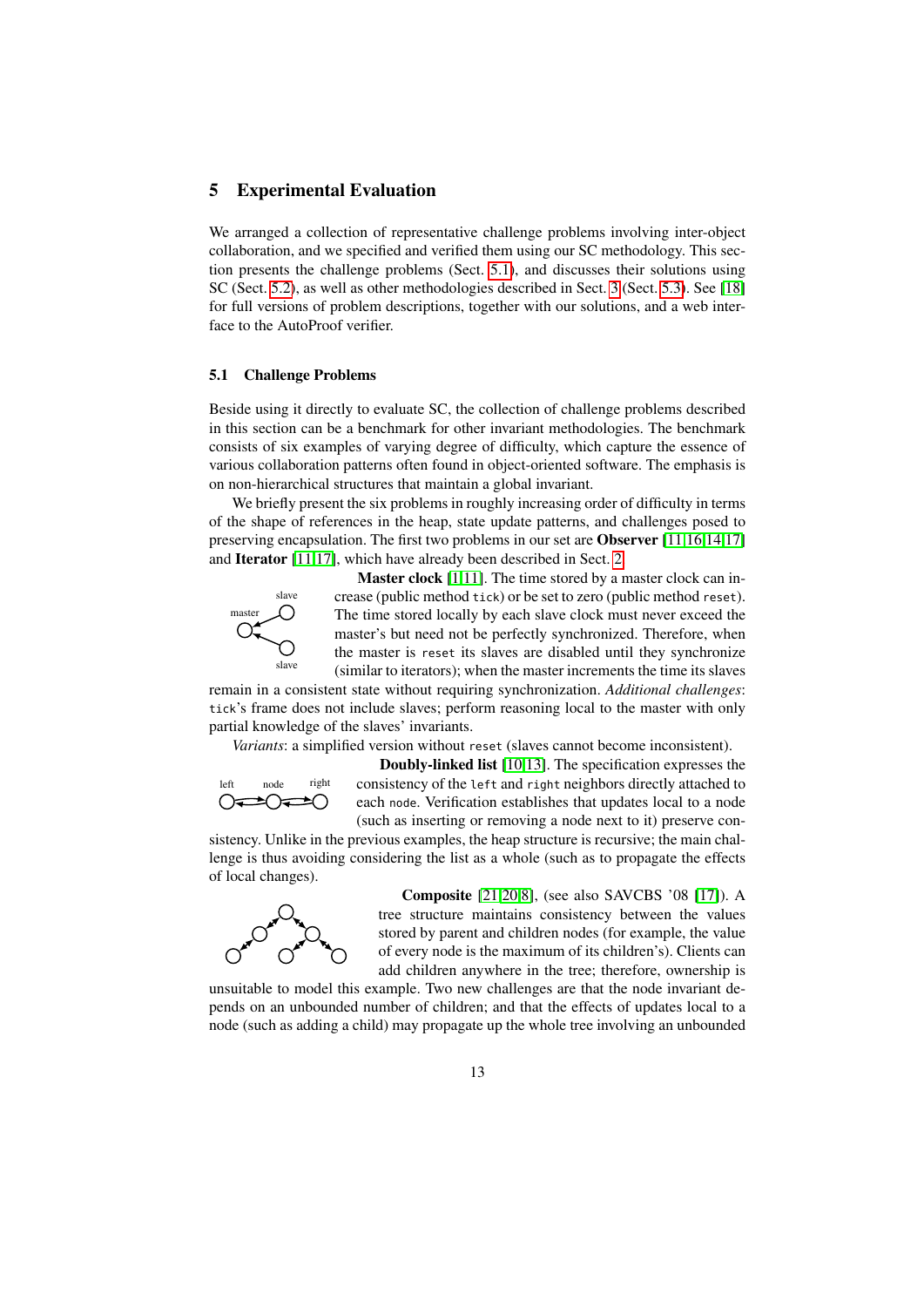Table 5: The challenge problems specified and verified using SC.

<span id="page-13-1"></span>

|                 | <b>SIZE</b> | TOKENS (no defaults) |     |          |                                  |      | TOKENS (with defaults) TIME |        |
|-----------------|-------------|----------------------|-----|----------|----------------------------------|------|-----------------------------|--------|
| <b>PROBLEM</b>  |             |                      |     |          | (LOC) CODE RED AUX SPEC/CODE AUX |      | SPEC/CODE                   | (sec.) |
| Observer        | 129         | 156                  | 52  | 296      | 2.2                              | 185  |                             |        |
| <b>Iterator</b> | 177         | 168                  | 176 | 315      | 2.9                              | 247  | 2.5                         | 12     |
| Master clock    | 130         | 85                   | 69  | 267      | 4.0                              | 190  | 3.1                         | 6      |
| DLL.            | 147         | 136                  | 83  | 4351     | 3.8                              | 320  | 3.0 <sub>l</sub>            | 18     |
| Composite       | 188         | 124                  | 270 | 543      | 6.6                              | 427  | 5.6                         | 18     |
| <b>PIP</b>      | 152         | 116                  | 310 | 445      | 6.5                              | 402  | 6.1                         | 18     |
| <b>Total</b>    | 923         | 7851                 |     | 960 2301 | 4.2 <sub>1</sub>                 | 1771 | 3.5                         | 80     |

number of nodes. Specification deals with these unbounded-size footprints; and verification must also ensure that the propagation to restore global consistency terminates. Clients of a tree can rely on a globally consistent state while ignoring the tree structure.

*Variations*: a simplified version with  $n$ -ary trees for fixed  $n$  (the number of children is bounded); more complex versions where one can also remove nodes or add subtrees.



PIP [\[21,](#page-15-0)[20\]](#page-15-10). The Priority Inheritance Protocol [\[19\]](#page-15-20) describes a compound whose nodes are more loosely related than in the Composite pattern: each node has a reference to at most one parent node, and cycles are possible. Unlike in the Composite pattern, the invariant of a node depends on

the state of objects not directly accessible in the heap (parents do not have references to their children). New challenges derive from the possible presence of cycles, and the need to add children that might already be connected to whole graphs; specifying footprints and reasoning about termination are trickier.

#### <span id="page-13-0"></span>5.2 Results and Discussion

We specified the six challenge problems using SC, and verified the annotated Eiffel programs with AutoProof. Tab. [5](#page-13-1) shows various metrics about our solutions: the SIZE of each annotated program; the number of TOKENS of executable CODE, REQuirements specification (the given functional specification to be verified), and AUXiliary annotations (specific to our methodology, both with and without default annotations); the SPEC/CODE overhead, i.e.,  $(REQ + AUX)/CODE$ ; and the verification time in Auto-Proof. The overhead is roughly between 1.5 (for Observer) and 6 (for PIP), which is comparable with that of other verification methodologies applied to similar problems. The default annotations of Sect. [4.5](#page-11-0) reduce the overhead by a factor of 1.3 on average.

The PIP example is perfectly possible using ghost code, contrary to what is claimed elsewhere [\[21\]](#page-15-0). In our solution, every node includes a ghost set children with all the child nodes (inaccessible in the non-ghost heap); it is defined by the invariant clause parent ≠ **Void**⇒parent.children.has (**Current**), which ensures that children contains every closed node n such that  $n$  parent  $=$  **Current**. Based on this, the fundamental consistency property is that the value of each node is the maximum of the values of nodes in children (or a default value for nodes without children), assuming maximum is the required relation between parents and children.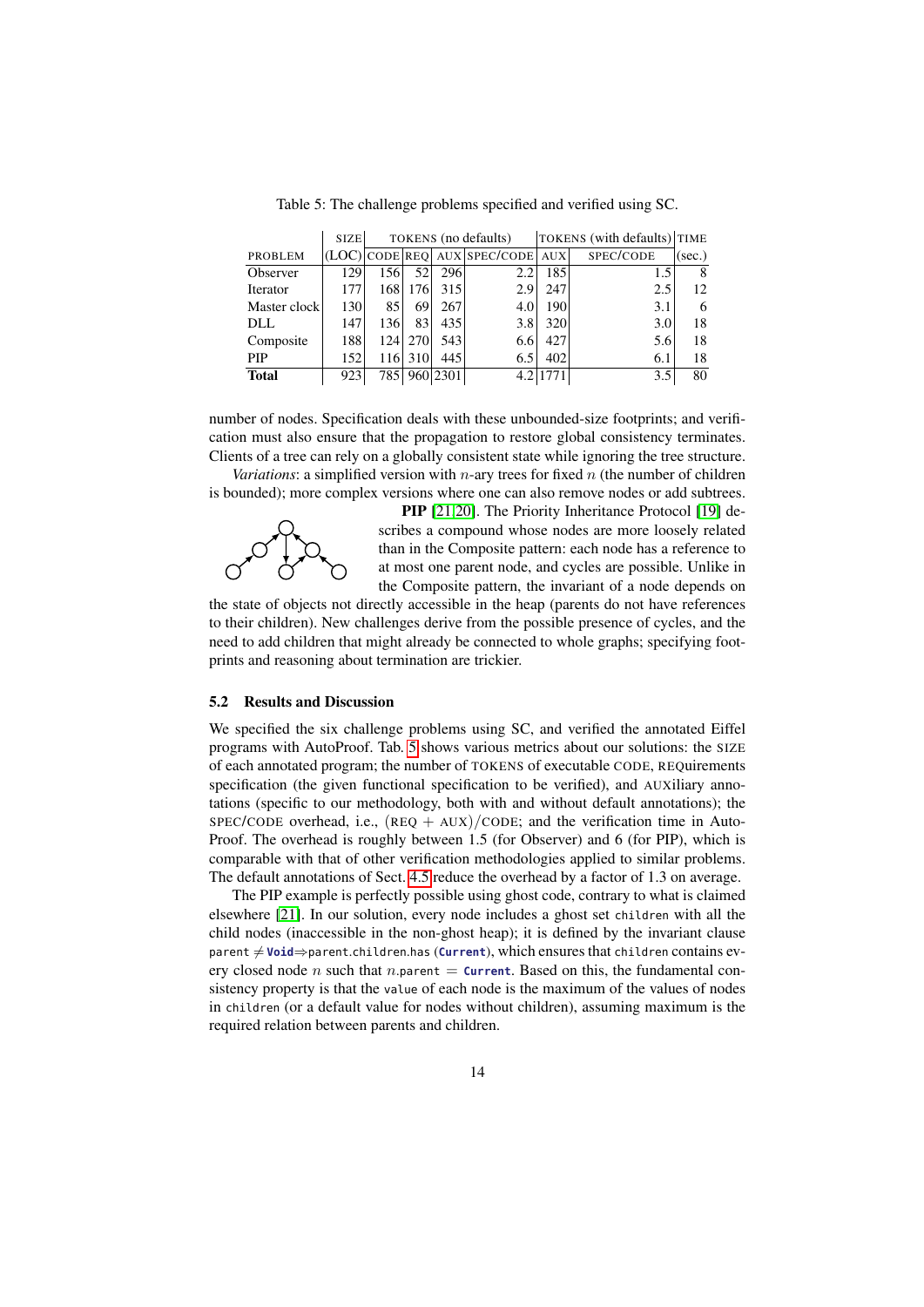Table 6: Comparison of invariant protocols on the challenge problems.  $V = V$ 

<span id="page-14-1"></span>

|                 | VISIBLE-STATE SEMANTICS                                                  | <b>BOOGIE METHODOLOGIES</b> |  |  |                        |             |
|-----------------|--------------------------------------------------------------------------|-----------------------------|--|--|------------------------|-------------|
|                 | Cooperation [14] Considerate [20] Spec# [10] Friends [1] History [11] SC |                             |  |  |                        |             |
| Observer        |                                                                          |                             |  |  |                        | ↔           |
| <b>Iterator</b> |                                                                          |                             |  |  | $\oplus$               | $_{\oplus}$ |
| Master clock    | - a                                                                      |                             |  |  | $\oplus^{\mathfrak c}$ | ↔           |
| DLL             |                                                                          |                             |  |  |                        | ↔           |
| Composite       |                                                                          |                             |  |  |                        | ↔           |
| PIP             |                                                                          |                             |  |  |                        | ↔           |

 $a$  Only considerate programming  $b$  Only bounded set of reachable subjects

 $\degree$  No framing specification  $\degree$  No invariant stability

The main challenge in Composite and PIP is reasoning about framing and termination of the state updates that propagate along the graph structure. For framing specifications, we use a ghost set ancestors with all the nodes reachable following parent references. Proving termination in PIP requires keeping track of all visited nodes and showing that the set of ancestors that haven't yet been visited is strictly shrinking.

#### <span id="page-14-0"></span>5.3 Comparison with Existing Approaches

We outline a comparison with existing invariant protocols (discussed in Sect. [3\)](#page-3-0) on our six challenge problems. Tab. [6](#page-14-1) reports how each methodology fares on each challenge problem:  $-$  for "methodology not applicable",  $+$  for "applicable", and  $\oplus$  for "applicable and used to demonstrate the methodology when introduced".

Only SC is applicable to all the challenges, and other methodologies often have other limitations (notes in Tab. [6\)](#page-14-1). Most approaches cannot deal with unbounded sets of subjects, and hence are inapplicable to Composite and PIP. The methodology of [\[20\]](#page-15-10) is an exception as it allows set comprehensions in invariants; however, it lacks an implementation and does not discuss framing, which constitutes a major challenge in Composite and PIP. Both methodologies [\[14](#page-15-9)[,20\]](#page-15-10) based on visible-state semantics are inapplicable to implementations which do not follow considerate programming; they also lack support for hierarchical object dependencies, and thus cannot verify implementations that rely on library data structures (e.g., Fig. [1](#page-2-0) and [2\)](#page-3-1).

Another important point of comparison is the level of coupling between collaborating classes, which we can illustrate using the Master clock example. In [\[10\]](#page-15-3), class MASTER requires complete knowledge of the invariant of class CLOCK, which breaks information hiding (in particular, MASTER has to be re-verified when the invariant of CLOCK changes). The update guards of [\[1\]](#page-15-8) can be used to declare that slaves need not be notified as long their master's time is increased; this provides abstraction over the slave clock's invariant, but class MASTER still depends on class CLOCK—where the update guard is defined. In general, the syntactic rules of [\[1\]](#page-15-8) require that subject classes declare all potential observer classes as "friends". In SC, update guards are defined in subject classes; thus we can prove that tick maintains the invariants of all observers without knowing their type. Among the other approaches, only history invariants [\[11\]](#page-15-12) support the same level of decoupling, but they cannot preserve stability with the reset method.